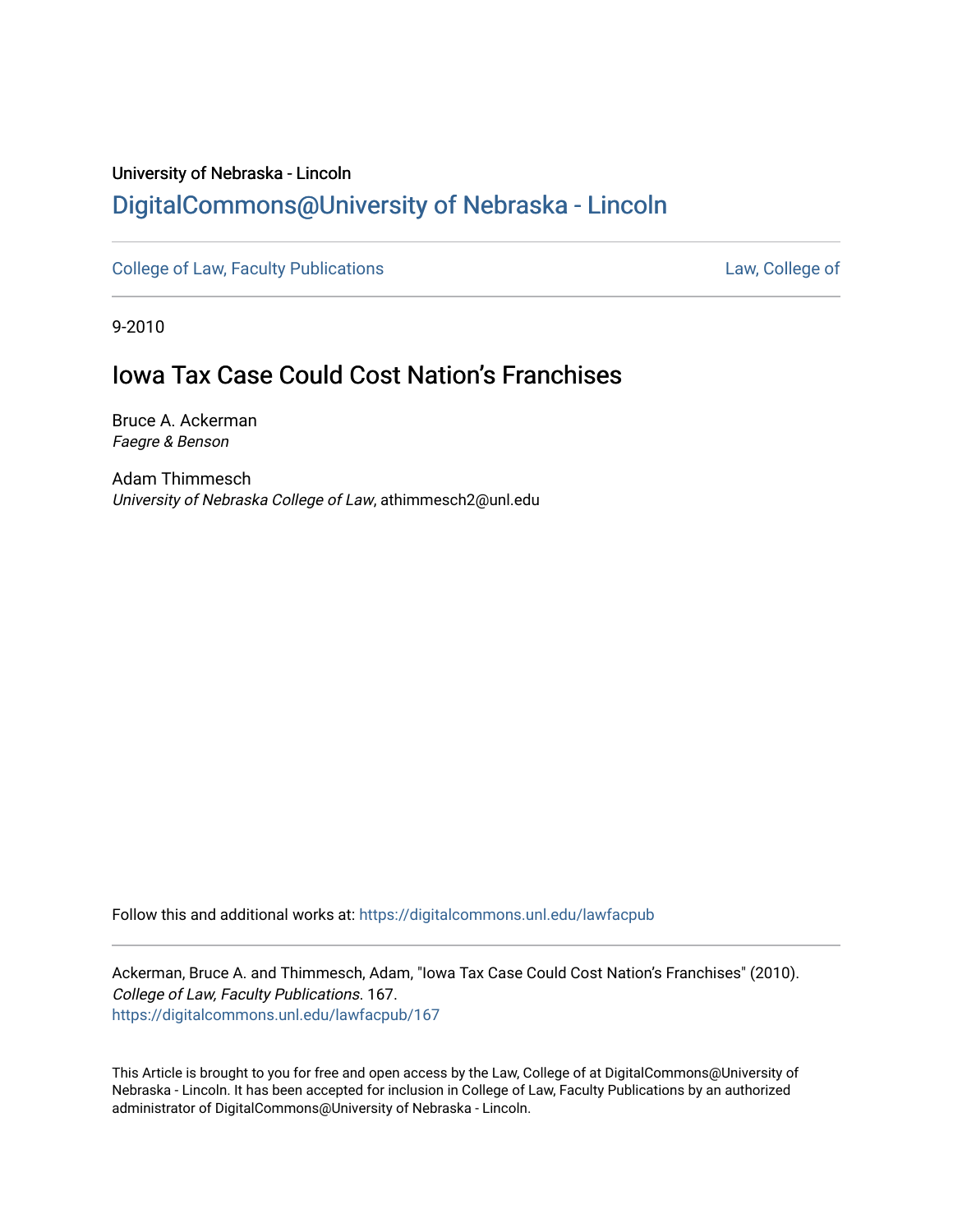# **Iowa Tax Case Could Cost Nation's Franchises**

## **September 2010** *Franchising World*

*Franchisors should also expect the impact of the decision in KFC Corp. to extend beyond Iowa.*

By Bruce A. Ackerman and Adam B. Thimmesch

The Iowa Supreme Court in late May heard oral arguments in KFC Corp. vs. Iowa Department of Revenue, a case that could have a substantial financial impact on franchisors across the nation.

Iowa asserted that KFC is subject to the state's corporate income tax based solely on the fact that it received royalties from franchisees in Iowa. The state cited Geoffrey v. South Carolina Tax Commission and related cases in support of its position. However, a victory by the state would represent an extension of those cases because KFC involves licensing agreements between unrelated parties.

The KFC case could result in a landmark decision for states attempting to impose income tax on out-of-state franchisors and other similarly situated taxpayers.

#### **Background on State Tax Nexus**

Historically, many franchisors have reported and paid income taxes only in states in which they have a physical presence. This practice is based on a 1992 U.S. Supreme Court case, Quill Corp. v. North Dakota, which held that the Commerce Clause of the United States Constitution barred states from imposing a use-tax collection obligation on out-of-state corporations that had no physical presence in the taxing state. The court held that such corporations did not have the "substantial nexus" with the state that was required under the Commerce Clause.

Since Quill, many state taxing authorities have argued that the physical-presence requirement enunciated in that case applied only to state sales and use taxes. Taxpayers, on the other hand, have read Quill to apply to state income taxes as well.

The first major case to address these conflicting interpretations was Geoffrey, which was decided by the S. C. Supreme Court in 1993, shortly after the Quill decision. In Geoffrey, the S. C. high court sided with the state in a case involving the licensing of trademarks by a licensor to a related licensee. The Geoffrey court held that the U.S. Constitution did not prevent the state from imposing income tax on an out-ofstate licensor whose only connection with the state was the receipt of royalties from its subsidiary for use of its intangible property in the state.

A number of state courts have decided cases that are similar to Geoffrey since 1993, including several in recent years. The vast majority of those cases have been decided in favor of the state taxing authorities, and the U.S. Supreme Court has repeatedly declined taxpayer requests to review those decisions. This, in turn, has led state taxing authorities to become increasingly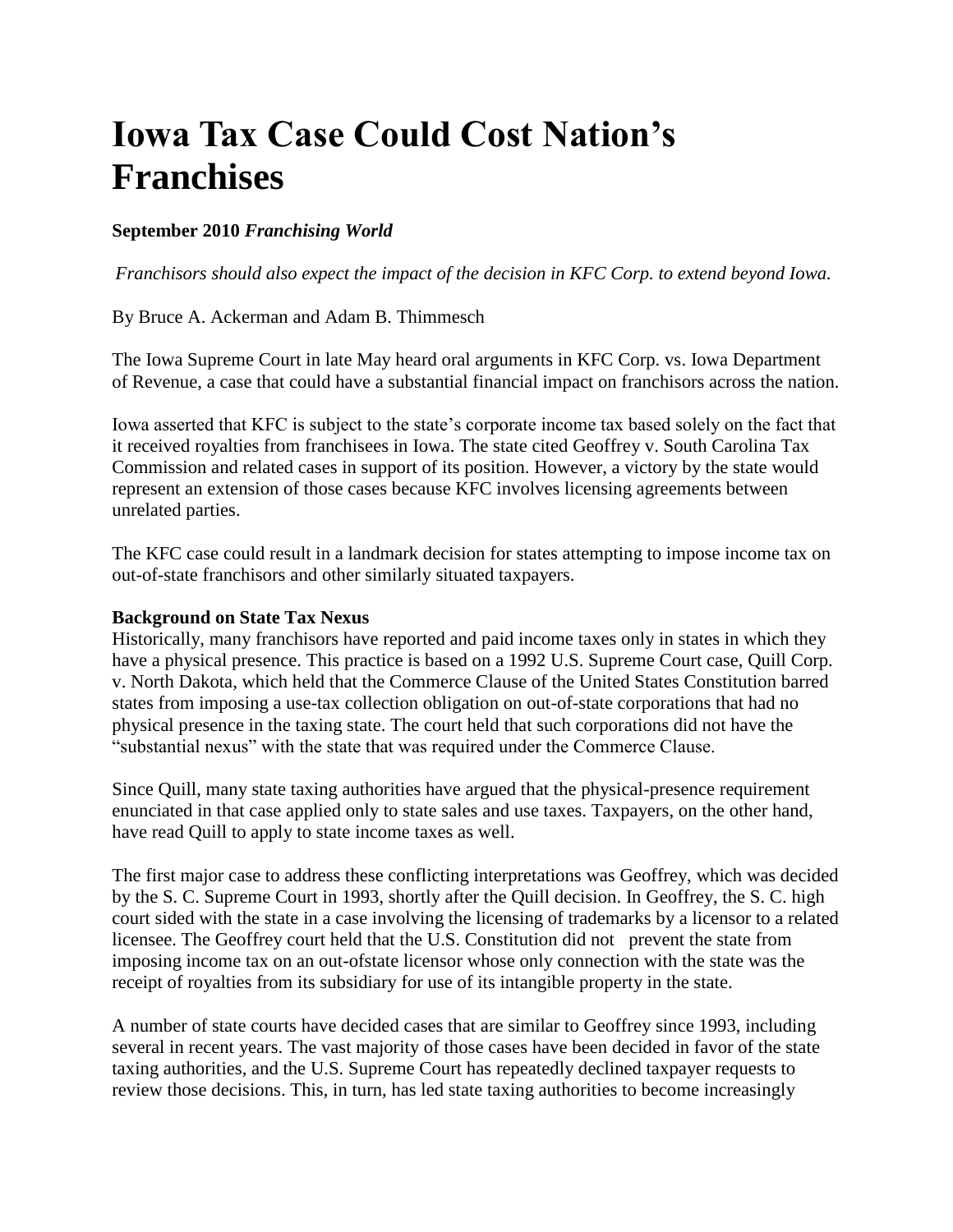aggressive in asserting nexus over outof-state entities.

### **KFC Corp. v. Iowa Department of Revenue**

In June 2009, an Iowa District Court upheld the state's imposition of tax on KFC based on its receipt of royalties from franchisees in the state. The court held that the Commerce Clause of the U.S. Constitution did not require a taxpayer to have a physical presence in Iowa to establish a "substantial nexus" in the state for purposes of corporate income tax. The district court cited to the Geoffrey line of cases to support its decision. KFC appealed the district court's decision to the Iowa Supreme Court, which, following the submission of briefs by KFC and the state, heard oral arguments in the case in May.

The overall tone of the Iowa Supreme Court in the oral arguments was one of skepticism as to KFC's claim that Quill should control its analysis. The court specifically highlighted Quill's lessthan-enthusiastic adoption of the physical-presence test. In turn, KFC pointed out that the Quill court did evaluate and affirm the adoption of that test and that Quill is the U.S. Supreme Court's latest ruling on this topic.

The court stated that it struggled with the notion that the Commerce Clause protected KFC from taxation in the state even though KFC earned significant income in Iowa that was dependent upon the state's provision of protections and benefits to its franchisees (e.g., roads, courts, etc.). KFC responded by arguing that those indirect benefits were received by many out-of-state (or out-of-country) entities whose products or customers happened to be sold or located in Iowa. According to KFC, if the court applied that type of indirect-benefit analysis, "everyone would be taxable everywhere."

Throughout its arguments, KFC forcefully argued that Quill should apply to Iowa's corporate income tax and that the Geoffrey line of cases had been improperly decided. KFC thus urged the court to follow the pragmatic result reached in Quill and to reverse the decision below.

During the state's argument, the court asked it to respond to KFC's assertions that a ruling in the state's favor would require a wide range of out-of-state entities and individuals with little or no connection to Iowa to pay taxes in the state. The state responded merely by commenting that other potential applications of the decision were not before the court and declined to opine as to how far it could assert nexus under its reading of the Commerce Clause. The state appeared content to rely on the Geoffrey line of cases during its argument.

It is difficult to determine how the court will decide the case based solely on the oral arguments. The court seemed hesitant to accept that KFC could be exempt from Iowa tax merely because it did not have a physical presence in the state. However, KFC continually reminded the court of the immense difficulties that abandoning Quill could create for taxpayers across the nation.

#### **What's next for Franchisors?**

The Iowa Supreme Court's determination in the KFC case will significantly affect franchisors (and other taxpayers) across the nation regardless of its result. If the case is decided adversely to KFC, franchisors with franchisees in Iowa may face aggressive enforcement actions by the state to collect income taxes (including interest and penalties) from the franchisors for prior years. If a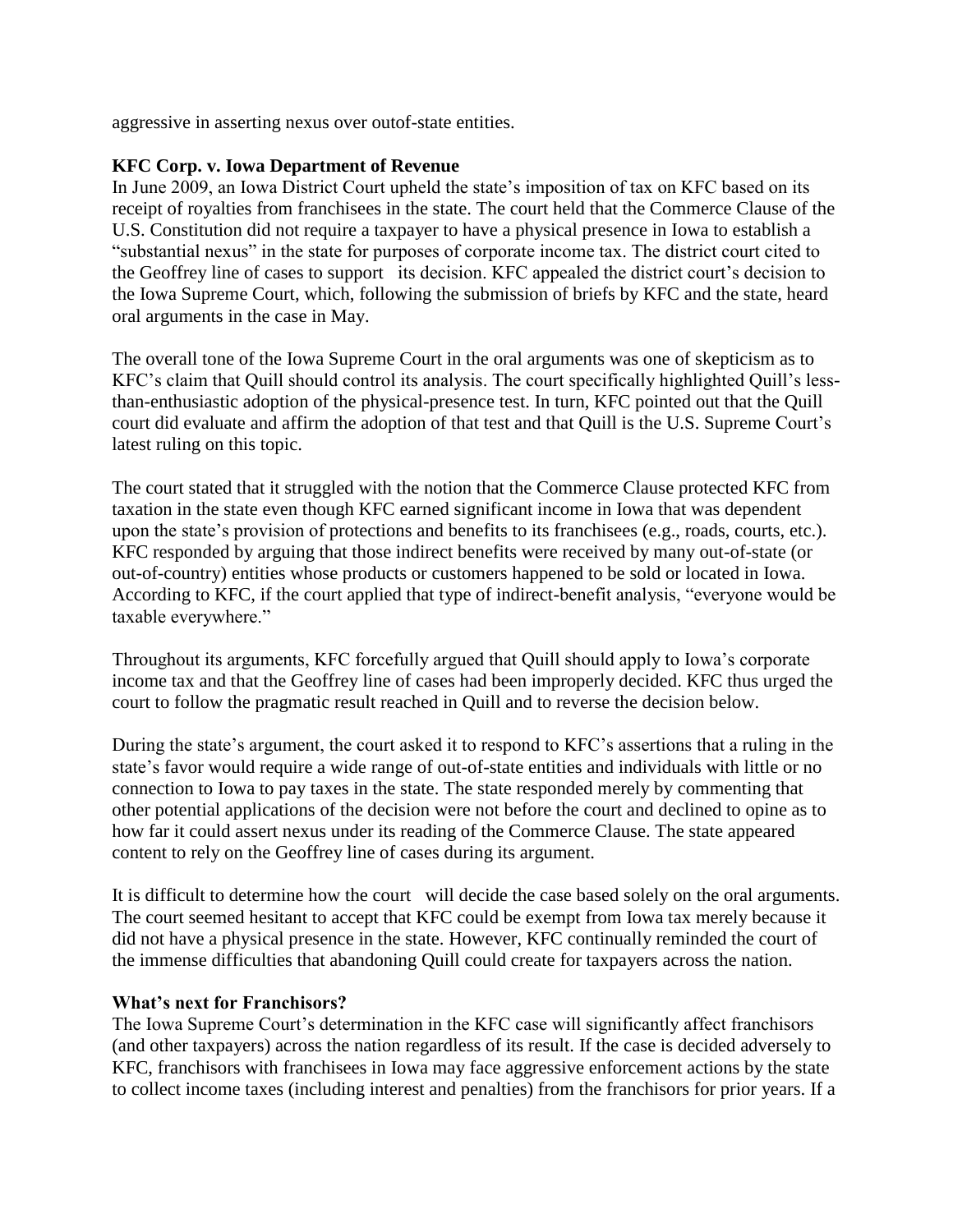franchisor has not been filing returns in the state, it could be liable for taxes going back as many years as it has had franchisees located in the state. The Department of Revenue could also adopt a shorter look-back period, but that is unknown at this time.

Franchisors should also expect the impact of the decision in KFC Corp. to extend beyond Iowa. Other states will likely aggressively pursue collection actions against franchisors—if they are not already doing so—if Iowa is successful with this case. Franchisors should consider how they will handle such actions and whether they wish to be proactive in reaching out to state taxing authorities before they are contacted. Many states have voluntary disclosure programs pursuant to which taxpayers can limit the number of years of exposure and potentially limit interest and penalties on any underpayments tax.

On the other hand, if KFC Corp. is decided favorably for the company, the case may discourage actions by other states against out-of-state franchisors. The Geoffrey line of cases would then be easily distinguishable by franchisors and states may be reluctant to take an aggressive stance in light of that decision. Franchisors should keep in mind, however, that other states will not be bound by KFC Corp. and other state taxing authorities may attempt to obtain a more favorable ruling in their state courts. Further, states with Geoffrey decisions already on the books will likely view KFC Corp. as immaterial to their own taxing authority.

#### **Practice Tips**

 • This issue is not going away. States across the nation are facing budget shortfalls and are looking for ways to increase revenue without raising tax rates. Franchisors should consider whether they should be proactive in addressing this issue with states (and potentially limiting their liability) or waiting to see if and when states approach them.

 • States may approach this issue in different ways. KFC involved an attempt by the State of Iowa to collect tax directly from a franchisor. Other states may take different approaches. For example, California has been pursuing the collection of taxes it claims are owed by out-of-state franchisors by requiring their California franchisees to withhold the tax from the license fee payments that they make.

 • Consider availability of state tax credits. Franchisors that are structured as sole proprietorships, partnerships, LLCs or S corporations may have less exposure than C corporations to double taxation of their license royalty fee income. The owners of those types of entities may be eligible to receive a credit in their home state for taxes (but not interest and penalties, if any) that they paid to other states. (In the case of C corporations, similar credits are generally not available.) Franchisors should determine the existence of such a credit when evaluating whether to make a voluntary disclosure to a state about paying any back-taxes that they might owe. This factor may be especially important if the taxing state's "look-back" period is approximately the same as the number of years for which a home-state credit is available.

 • Consider adding tax gross-up language to franchise agreements. A tax gross-up provision is one that is structured to compensate a franchisor, in whole or in part, for the taxes that it pays in states in which its franchisees are located. In effect, the gross-up language states that the franchisee is responsible for paying a higher license royalty payment to compensate the